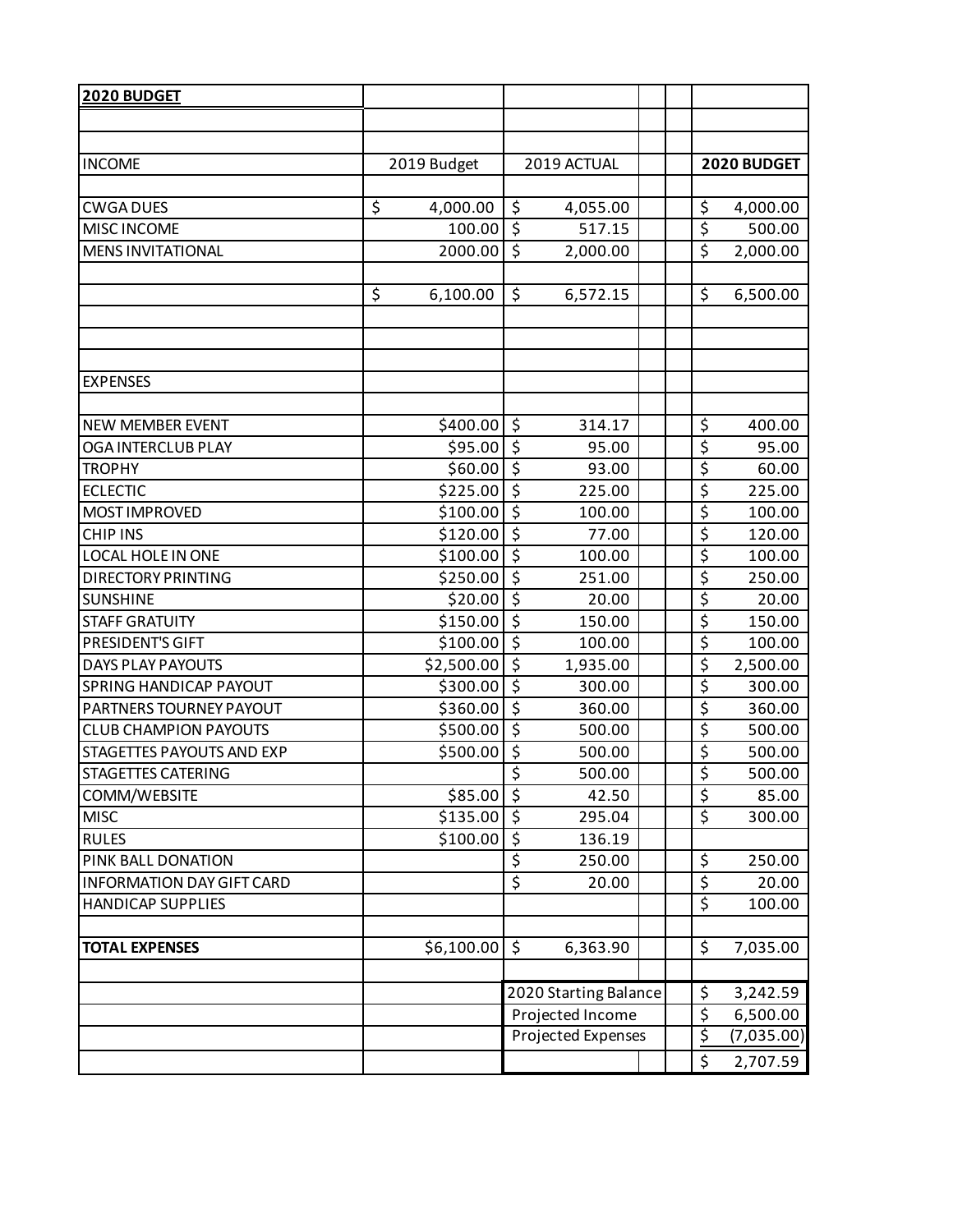| 100 X \$40             |  |
|------------------------|--|
| Rules/mulligans/raffle |  |
|                        |  |
|                        |  |
|                        |  |
|                        |  |
|                        |  |
|                        |  |
|                        |  |
|                        |  |
|                        |  |
|                        |  |
|                        |  |
|                        |  |
|                        |  |
|                        |  |
|                        |  |
|                        |  |
|                        |  |
|                        |  |
|                        |  |
|                        |  |
|                        |  |
|                        |  |
|                        |  |
|                        |  |
|                        |  |
|                        |  |
|                        |  |
|                        |  |
|                        |  |
|                        |  |
|                        |  |
|                        |  |
|                        |  |
|                        |  |
|                        |  |
|                        |  |
|                        |  |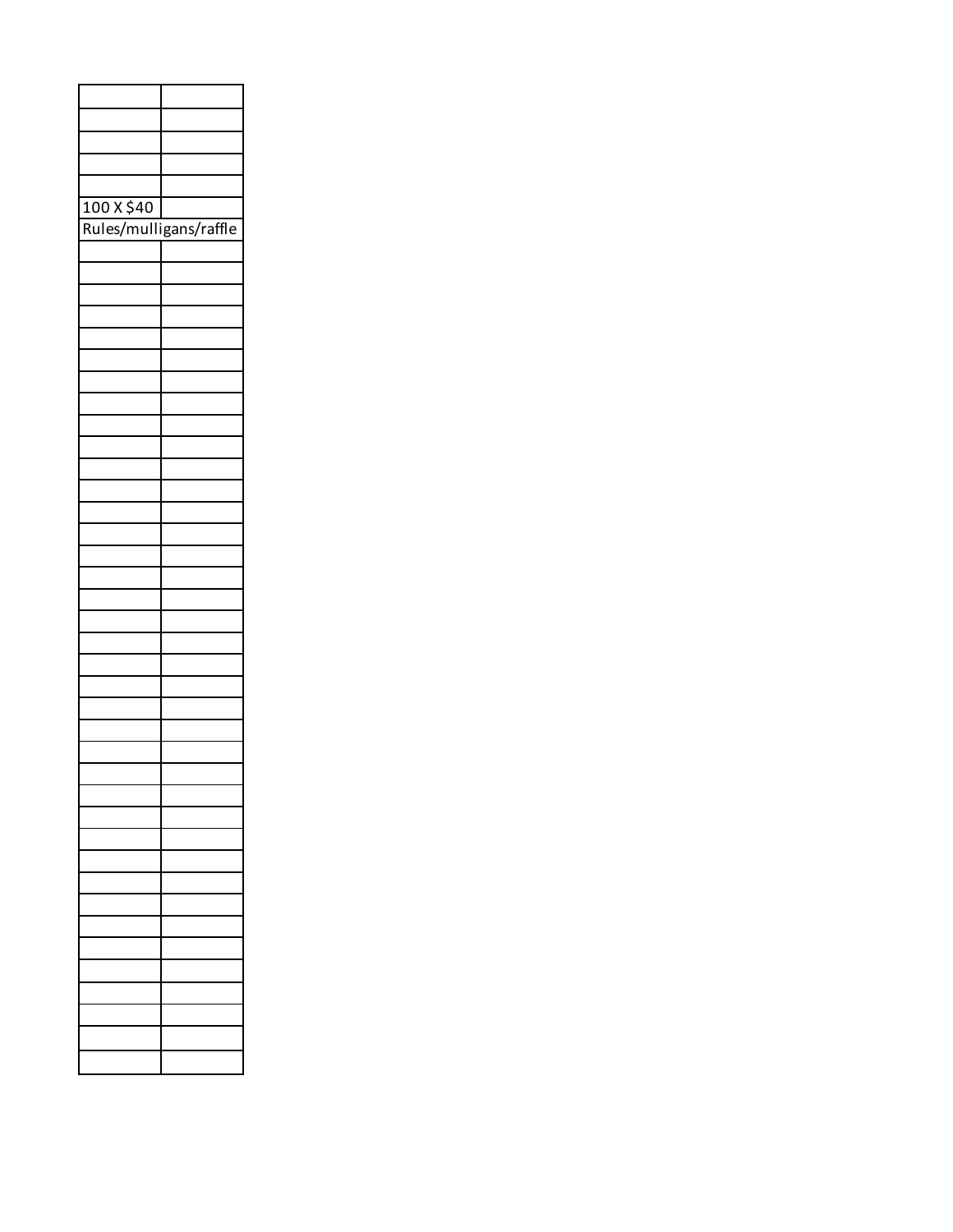**2020 BUDGET**

| <b>INCOME</b>                    |          | 2019 ACTUAL           |    | 2020 BUDGET | 2020 Revised  |                       |
|----------------------------------|----------|-----------------------|----|-------------|---------------|-----------------------|
| <b>CWGA DUES</b>                 | \$       | 4,055.00              | \$ | 4,000.00    |               | \$4,020.00            |
| MISC INCOME                      | \$       | 517.15                | \$ | 500.00      |               | \$50.00               |
| <b>MENS INVITATIONAL</b>         | \$       | 2,000.00              | \$ | 2,000.00    |               |                       |
| <b>TOTAL INCOME</b>              | \$       | 6,572.15              | \$ | 6,500.00    |               | \$4,070.00            |
| <b>EXPENSES</b>                  |          |                       |    |             |               |                       |
| <b>NEW MEMBER EVENT</b>          | \$       | 314.17                | \$ | 400.00      |               |                       |
| OGA INTERCLUB PLAY               | \$       | 95.00                 | \$ | 95.00       | \$            | 95.00                 |
| <b>TROPHY</b>                    |          | 93.00                 | \$ | 60.00       | \$            | 60.00                 |
| <b>ECLECTIC</b>                  | \$\$\$   | 225.00                | \$ | 225.00      |               |                       |
| MOST IMPROVED                    |          | 100.00                | \$ | 100.00      | \$            | 100.00                |
| <b>CHIP INS</b>                  | \$       | 77.00                 | \$ | 120.00      |               |                       |
| LOCAL HOLE IN ONE                | \$<br>\$ | 100.00                | \$ | 100.00      | \$            | 100.00                |
| <b>DIRECTORY PRINTING</b>        |          | 251.00                | \$ | 250.00      | \$            | 250.00                |
| <b>SUNSHINE</b>                  | \$       | 20.00                 | \$ | 20.00       | \$            | 20.00                 |
| <b>STAFF GRATUITY</b>            | \$<br>\$ | 150.00                | \$ | 150.00      | \$            | 150.00                |
| PRESIDENT'S GIFT                 |          | 100.00                | \$ | 100.00      |               |                       |
| <b>DAYS PLAY PAYOUTS</b>         | \$       | 1,935.00              | \$ | 2,500.00    | \$            | 2,150.00              |
| SPRING HANDICAP PAYOUT           |          | 300.00                | \$ | 300.00      | \$            | 300.00                |
| PARTNERS TOURNEY PAYOUT          | \$<br>\$ | 360.00                | \$ | 360.00      | \$            | 360.00                |
| <b>CLUB CHAMPION PAYOUTS</b>     | \$       | 500.00                | \$ | 500.00      | \$            | 500.00                |
| STAGETTES PAYOUTS AND EXP        | \$       | 500.00                | \$ | 500.00      | \$            | 500.00                |
| <b>STAGETTES CATERING</b>        | \$       | 500.00                | \$ | 500.00      |               |                       |
| COMM/WEBSITE                     | \$       | 42.50                 | \$ | 85.00       | \$            | 85.00                 |
| <b>MISC</b>                      |          | 295.04                | \$ | 300.00      | \$            | 200.00                |
| <b>RULES</b>                     | \$<br>\$ | 136.19                |    |             |               |                       |
| PINK BALL DONATION               | \$       | 250.00                | \$ | 250.00      |               |                       |
| <b>INFORMATION DAY GIFT CARD</b> | \$       | 20.00                 | \$ | 20.00       | \$            | 20.00                 |
| <b>HANDICAP SUPPLIES</b>         |          |                       | \$ | 100.00      | \$            | 100.00                |
| <b>TOTAL EXPENSES</b>            | \$       | 6,363.90              | \$ | 7,035.00    | \$            | 4,990.00              |
|                                  |          | 2020 Starting Balance |    | 3,242.59    | 2020 Starting |                       |
|                                  |          | Projected Income      |    | 6,500.00    |               | 2020 Income           |
|                                  |          | Projected Expenses    |    | (7,035.00)  | 2020 Expense  |                       |
|                                  |          |                       |    | 2,707.59    |               | <b>Ending Balance</b> |